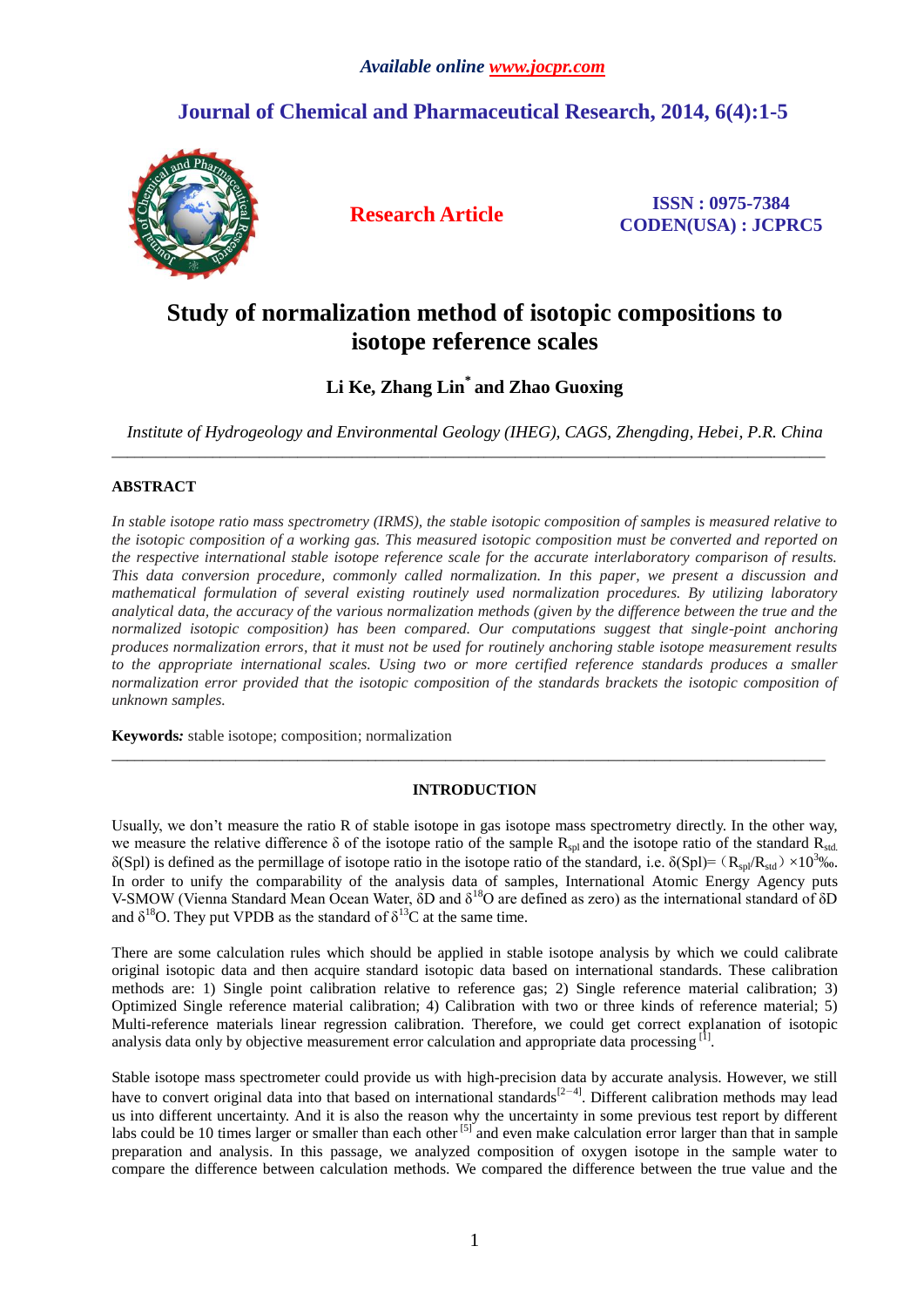correction value by analyzing a series of known standard sample of oxygen isotope ( $\delta^{18}O$ ) by various calibration calculation methods. After that we discussed the precision of data by calibration methods.

*\_\_\_\_\_\_\_\_\_\_\_\_\_\_\_\_\_\_\_\_\_\_\_\_\_\_\_\_\_\_\_\_\_\_\_\_\_\_\_\_\_\_\_\_\_\_\_\_\_\_\_\_\_\_\_\_\_\_\_\_\_\_\_\_\_\_\_\_\_\_\_\_\_\_\_\_\_*

#### **EXPERIMENTAL SECTION**

#### **Calibration Method**

From the fo

Original isotopic data is calibrated into that based on international standard by different labs through standard process as follows: 1) Single-point calibration, reference gas with known true value; 2) Single-point calibration by standard material with known certified value; 3) Double- point calibration, two kinds of reference materials with known values. (For example: hydrogen and oxygen isotope according to international standards VSMOW & SLAP, carbon isotope according to international standards NBS18 and NBS19); 4) Multi-point standardization, linearity calibration based on more than two identified standards. From here, we are going to explain each method in details.

### **1.1 The CALIBRATION METHOD WITH KNOWN TRUE VALUE OF REFERENCE GAS**

The method has been used for decades and requires the reference gas value relative to the international standard (VSMOW or VPDB). The value of δ of the sample to be measured is converted into isotope value relative to the international standard by the introduction of reference gas measurement  $[6, 7]$ .

rmula 
$$
\delta(Spl) = \left(\frac{R_{Spl}}{R_{Std}} - 1\right) \times 10^{3\%}
$$
 (1)

We could get the calculation formula of the sample relative to reference gas with known true value.

$$
\delta_{Spl}^M = \left[ (R_{spl}/R_{WG}) - 1 \right] \times 10^3 \Longrightarrow R_{Spl} = R_{WG} \times \left[ (\delta_{Spl}^M + 1000) / 1000 \right] \tag{2}
$$

$$
\delta_{WG}^{T} = \left[ (\mathbf{R}_{WG} / \mathbf{R}_{Int}) - 1 \right] \times 10^{3} \Longrightarrow \mathbf{R}_{Int} = \mathbf{R}_{WG} \times \left[ 1000 / (\delta_{WG}^{T} + 1000) \right] \tag{3}
$$

$$
\delta_{Spl}^T = \left[ (R_{Spl}/R_{\rm Int}) - 1 \right] \times 10^3 \tag{4}
$$

And put the value of  $R_{Spl}$  and  $R_{Int}$  in formula (2) and (3) into formula (4), and then we'll get the formula as follows:

$$
\delta_{Spl}^T = \delta_{Spl}^M + \delta_{WG}^T + \frac{\delta_{Spl}^M \delta_{WG}^T}{1000}
$$
\n
$$
\tag{5}
$$

Formula (5) is used to calculate isotope values of  $\delta$  relative to international standards. It's also used in mass spectrometer software tools ( $\overline{MAT}$  253 Isodat NT 2.0 ).  $\delta^M_{S}$  $\frac{M}{Spl}$  is the value of sample relative to reference gas. We could get the true value of unknown sample if setting the true value of  $\delta_u^T$  $W_G$  in the program. The value of sample relative to reference gas  $\delta_{S_R}^M$  $S_{p_l}$  could be calculated based on formula (5) if we set the value of reference gas as zero. The disadvantage is: the true value of working gas is set to be constant during a certain period, but isotopic composition of reference gas in cylinders may change because of isotopic fractionation.

This phenomenon is quite common in elements with lower mass. For instance, the mass of  ${}^{2}H$  is twice as much as that of  $H$ . <sup>1</sup>H. <sup>1</sup>H with light component fractionates while time passes by. So there are thicker  $2H$  with heaver component and isotope ratio in cylinder change. Isotope ratio may change when vapor phase and liquid phase of reference gas in cylinder coexist. Grootes et al [8] described isotopic fractionation of coexisting vapor phase and liquid phase  $CO_2$  in cylinder quantitatively. Therefore, the isotopic composition true value of reference gas should be set based on frequent and regular measurement of stable standard material. The calculation rule of formula (5) has only reference point, so formula (5) will become larger by deviation of  $\left(\delta_5\right)$ *Spl* -δ *T*  $V_{WG}^{T}$ ), the deviation of  $\delta_S^{T}$  $T$ <sub>*Spl*</sub> -δ *Spl Spl* is also increased.  $\delta^T$ <sub>S</sub>  $T_{Spl}$  should be close to  $\delta_W^T$  $W_{\text{WG}}$  in order to get precise result. Therefore, this calculation process does not fit for continuous flow measurement system. It could be applied only when  $\delta_5^T$  $T_{Spl}$  is close to  $\delta$ <sup>T</sup><sub>*W*</sub> *WG* .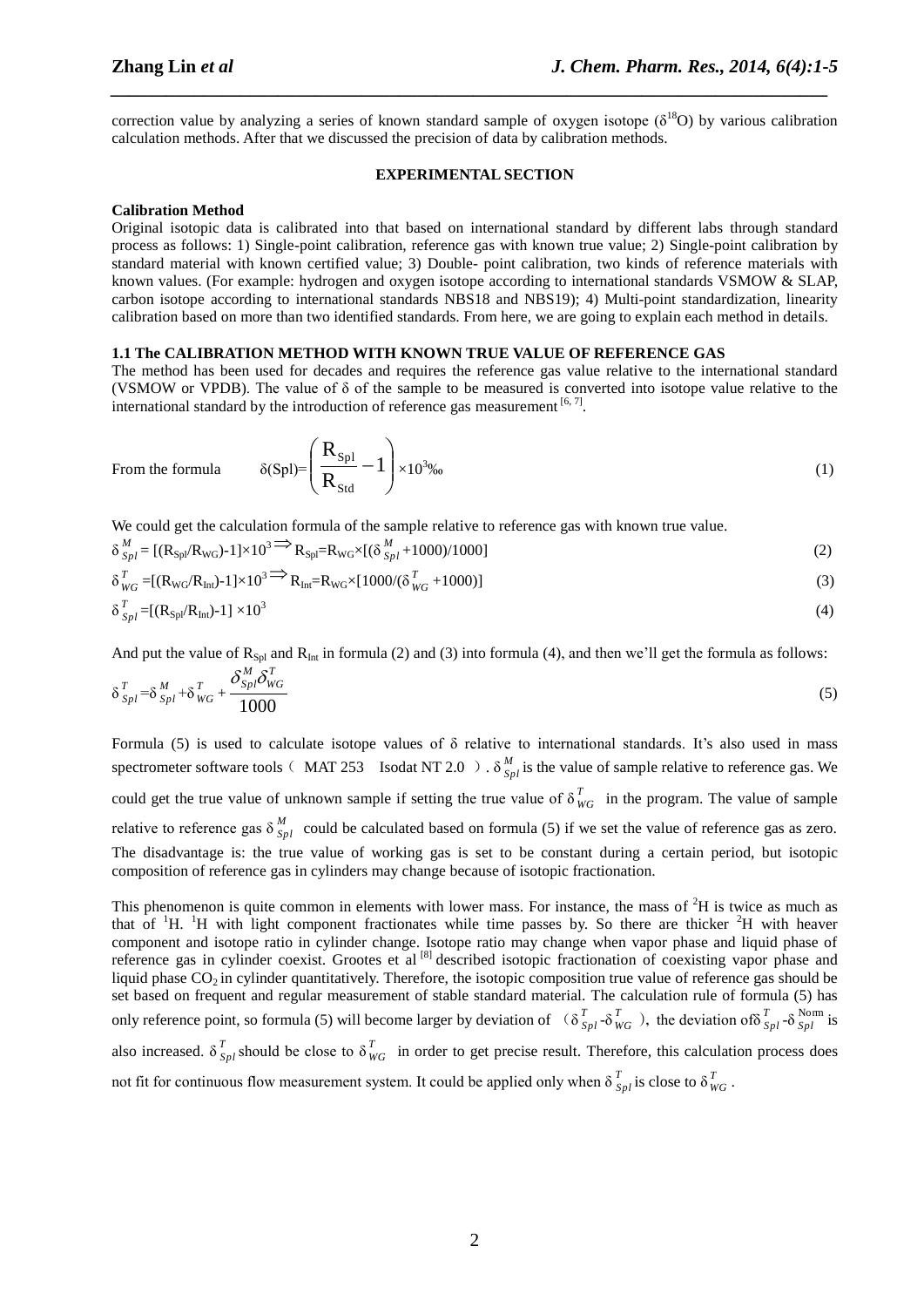#### **Table 1. Explanation of notations used in the text**

*\_\_\_\_\_\_\_\_\_\_\_\_\_\_\_\_\_\_\_\_\_\_\_\_\_\_\_\_\_\_\_\_\_\_\_\_\_\_\_\_\_\_\_\_\_\_\_\_\_\_\_\_\_\_\_\_\_\_\_\_\_\_\_\_\_\_\_\_\_\_\_\_\_\_\_\_\_*

| Symbol                    | Meaning                                       |
|---------------------------|-----------------------------------------------|
| Spl                       | Sample                                        |
| WG                        | Working gas                                   |
| Std                       | International standard                        |
| Int.                      | International isotopes reference standard     |
| Rx                        | Ratio of Heavy isotope and light isotope      |
| $\delta\frac{M}{X}$       | Measurement value (relative to reference gas) |
| $\delta_{\mathbf{X}}^{T}$ | True value of sample                          |
| NΕ                        | Difference between true and calibration value |

# **1.2 THE CALIBRATION METHOD WITH SINGLE STANDARD MATERIAL**

In this method, an identified reference standard and sample will be analyzed, pretreated and measured in the same way. Standard and sample isotope will be measured by the same reference gas [9]. We use each original value to calculate the true value of isotopic composition. The mathematical formula for calibration result is listed as follows:

| $R_{\text{Spl}}/R_{\text{WG}}=[(\delta\frac{M}{S_{\text{spl}}}+1000)/1000]$                       | (6) |
|---------------------------------------------------------------------------------------------------|-----|
| Similarly, the following formulas can be derived:                                                 |     |
| $R_{\text{Std}}/R_{\text{WG}} = [(\delta \frac{M}{s_{td}} + 1000)/1000]$                          | (7) |
| $R_{Std}/R_{Int}=[(\delta_{Std}^{T}+1000)/1000]$                                                  | (8) |
| Formula (7) divided by formula (6), we can get                                                    |     |
| $R_{\text{Spl}}/R_{\text{Std}} = (\delta_{\text{Spl}}^M + 1000) / (\delta_{\text{Std}}^M + 1000)$ | (9) |

Formula (8) multiplied by formula (9), we can get

$$
R_{\text{Spl}}/R_{\text{Int}} = \frac{\delta_{\text{Spl}}^M + 1000}{\delta_{\text{Std}}^M + 1000} \times \frac{\delta_{\text{Std}}^T + 1000}{1000} \tag{10}
$$

Putting the formula (10) into formula (4), we can get

$$
\delta_{Spl}^T = \left[ \frac{(\delta_{Spl}^M + 1000)(\delta_{Sld}^T + 1000)}{(\delta_{Sld}^M + 1000)} \right] - 1000 \tag{11}
$$

Similar to formula (5) in the said section, formula (11) may lead us to large deviation when the difference between the sample and standard is considerable.

# **1.3 OPTIMIZED SINGLE REFERENCE MATERIAL CALIBRATION**

This kind of optimized standardization applied formula (11) in which two identified standard values and an unknown sample are analyzed. In the formula, calibration factor 'n' is used to calculate the true value of the sample,see the formula:

$$
\delta_{Spl}^T = \left[ \frac{(n\delta_{Spl}^M + 1000)(\delta_{Std}^T + 1000)}{(n\delta_{Std}^M + 1000)} \right] - 1000
$$
\n(12)

The calibration factor 'n' is calculated with two true values of reference standards (std1 and std2). The true value of std2 could be estimated by formula (13) supposing that std2 is unknown.

$$
\delta_{Std2}^T = \left[ \frac{(n\delta_{Std2}^M + 1000)(\delta_{Std1}^T + 1000)}{(n\delta_{Std1}^M + 1000)} \right] - 1000
$$
\n(13)

The 'n' could be acquired by the formula (13), and all the factors to the right of formula (14) must be known.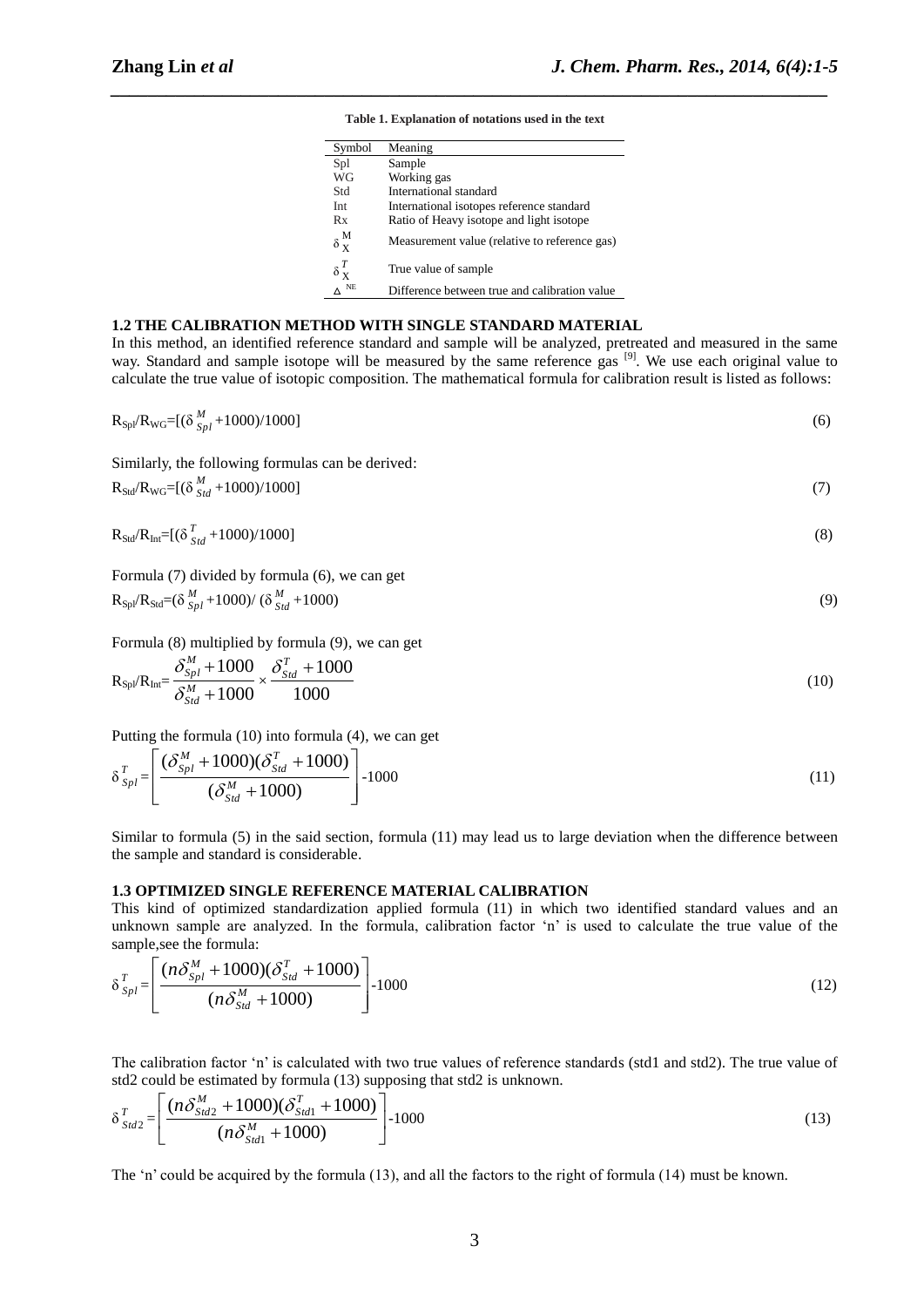$$
n = \frac{\delta_{Std1}^T - \delta_{Std2}^T}{\delta_{Std1}^M - \delta_{Std2}^M - \frac{\delta_{Std1}^T \delta_{Std2}^M}{1000} + \frac{\delta_{Std2}^T \delta_{Std1}^M}{1000}}
$$
(14)

*\_\_\_\_\_\_\_\_\_\_\_\_\_\_\_\_\_\_\_\_\_\_\_\_\_\_\_\_\_\_\_\_\_\_\_\_\_\_\_\_\_\_\_\_\_\_\_\_\_\_\_\_\_\_\_\_\_\_\_\_\_\_\_\_\_\_\_\_\_\_\_\_\_\_\_\_\_*

The advantage of this method is that the value of factor 'n' in mass spectrometer can remain and be constant in a certain period. For example, we should analyze two reference standards when determining the value of 'n' by dual-inlet. After that, only one reference standard is needed to measure the unknown sample but not two which have been identified each time. In other word, we may acquire the true value of the unknown sample by data in formula (12). However, we should calculate the value of `n` periodically to ensure that mass spectrometer condition is stable. It should be recalculated if sensitivity of mass spectrometer changes. For continuous flow IRMS, peripheral equipment condition of sample may change even mass spectrometer condition is constant. These parameters include the carrier gas flow, redox conditions and the reaction temperature.

As a result, two known standards are needed to calculate the value of 'n' in every test within continuous flow system. The optimized single point calibration method has the same identity as linear calibrations with two kinds of standards to be described below in case that the two reference standards are calculated every time. The optimized single point calibration method does not require that isotopic composition of samples is close to the identified isotopic standards. This is the difference between the single point calibration method in formula (5) and formula (11) respectively.

# **1.4 LINER CALIBRATION WITH TWO KINDS OF STANDARD MATERIALS**

This method is to use the true value and measurement value of two identified reference standards to conduct linear regression. And it has been used for decades in which the measurement values of δD and δ18O of water sample are converted based on VSMOW and δ13C is calibrated referred by VPDB.

The system error of isotope mass spectrum is linear in this calibration method. The two reference points include the measurement value (y axis) and true value(x axis) of the two standards. The true value of the sample could be calculated in geometric way.



**Figure 1. Illustration of derivation for two-point normalization**

slope(m)=
$$
\tan \alpha = \frac{\delta_{Spl}^T - \delta_{std2}^T}{\delta_{spl}^M - \delta_{std2}^M} = \frac{\delta_{std1}^T - \delta_{std2}^T}{\delta_{std1}^M - \delta_{std2}^M}
$$
 (16)

From formula (16), we can get:

$$
\delta_{Spl}^T = \frac{\delta_{Std1}^T - \delta_{Std2}^T}{\delta_{Std1}^M - \delta_{Std2}^M} \times (\delta_{Spl}^M \cdot \delta_{Std2}^M) + \delta_{Std2}^T \tag{17}
$$

The linear calibration with two kinds of standard material has been used in Laboratory Information Management System (LIMS) of the U.S. Geological Survey <sup>[10]</sup>. The LIMS information system could help people measure isotope data of stable hydrogen, carbon, nitrogen, oxygen in water, gas and rock samples and get the calibrated data by inputting measurement data. In this way it saves time in data conversion. It has been certified that the two kinds of calibration methods mentioned above are the same mathematically though different in the respective formula by